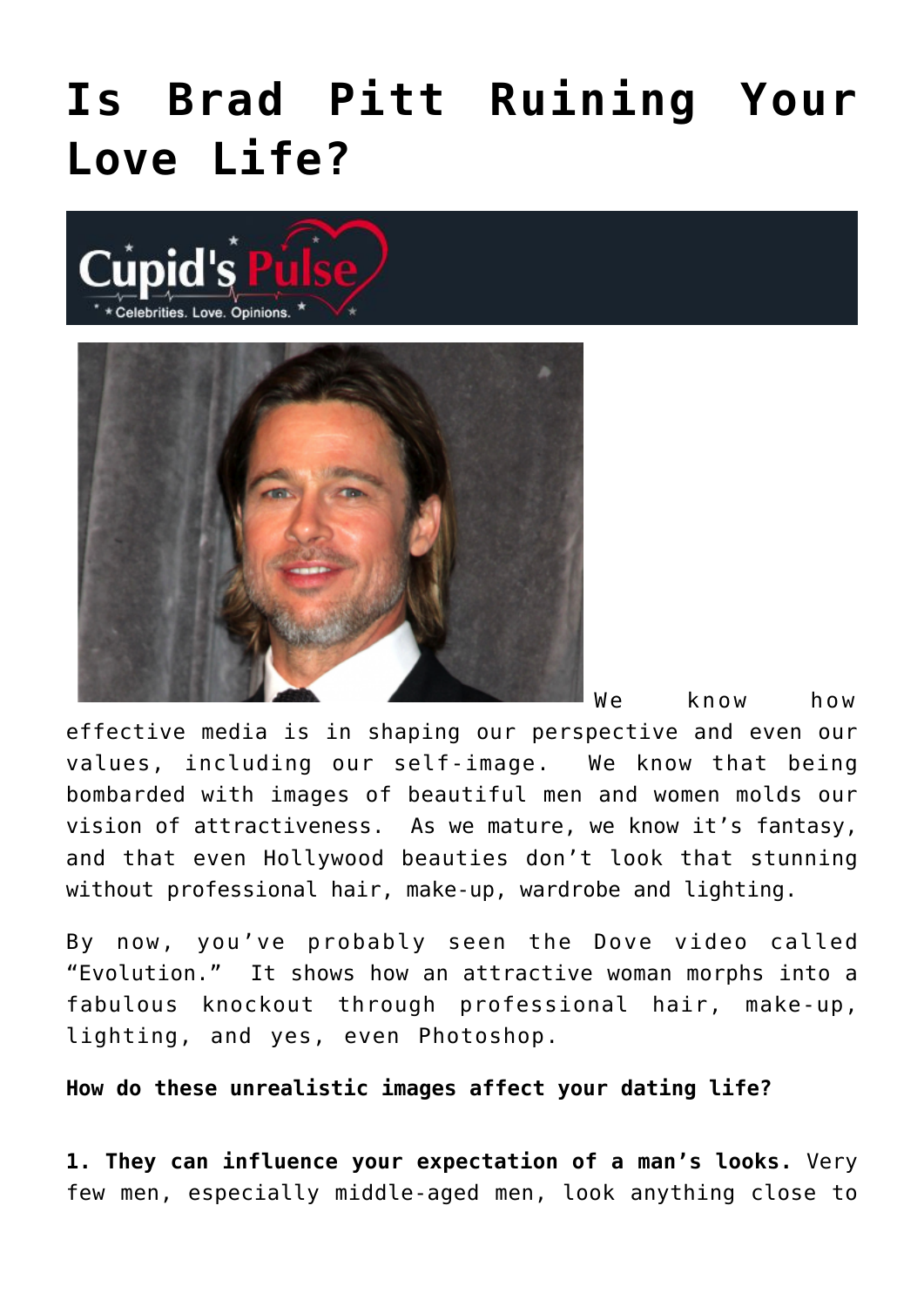George Clooney, Brad Pitt, Johnny Depp, Colin Firth or Pearce Bronson. While we realize these men personify an unattainable ideal, some small part of many women want – and perhaps expect – their guys to look as yummy.

**2. The Photoshopped images of pencil-thin people on magazine covers and in movies exacerbates women's feelings of inadequacy.** Actresses like Cher, Teri Hatcher, Vanessa Williams, Julia Roberts, Helen Mirren, Glenn Close and Ellen Barkin are sparkling in their perfection — with personal trainers, private chefs, and perhaps a bit of nip-tuck. How many real-life middle-aged women do you see looking like that? Just as women have unrealistic expectations of a man's looks, so, too, men have an idealized expectation that women should look like these air-brushed fantasy females.

So it seems like a lose-lose for both genders.

We think (hope?) that as one matures, people realize that these movie star looks are really just fantasy. But unfortunately, I've found both men and women hold themselves and their potential dates to standards that nearly no one meets in real life.

**So what can you do?**

**1. Play up your own physical attributes:** Got beautiful eyes? Don't hide them behind glasses. Get a makeover if you haven't had one in years, or make an appointment with a free personal shopper at a department store to help you dress to look your best.

**2. Realize that there are many good people underneath a few bags, sags and extra pounds:** While we know that goodness has nothing to do with outer appearances, we sometimes get caught up or put off by what we see. I've gone out with many wonderful men who aren't gorgeous. The thing is, they got more attractive as I got to know their kind hearts, senses of humor and caring natures.